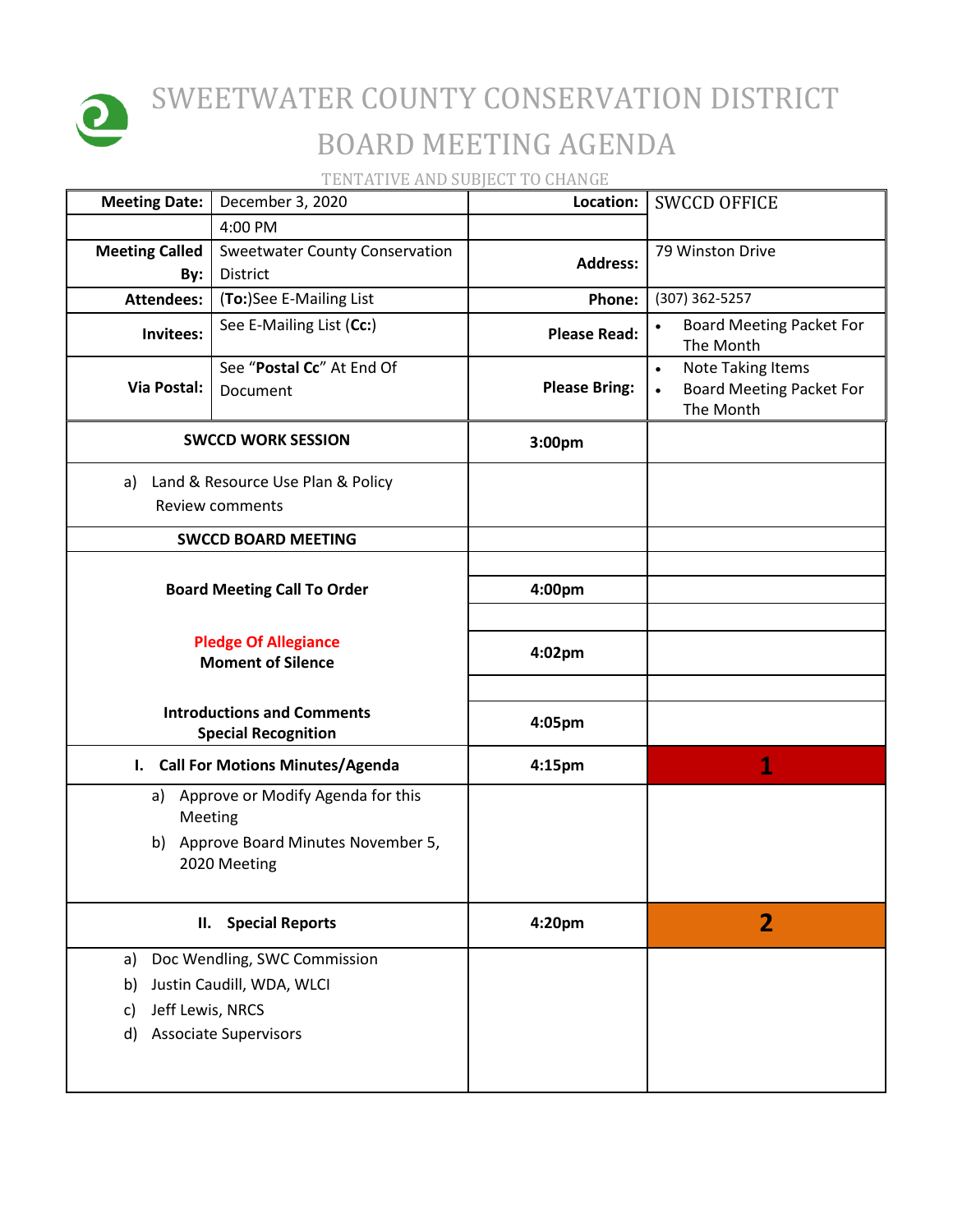| <b>Unfinished Business</b><br>III.                                                             | 4:30pm | 3 |
|------------------------------------------------------------------------------------------------|--------|---|
| <b>Bitter Killpecker Creek Updates and Actions</b><br>a)<br><b>EDE review Trout Creek</b>      |        |   |
| Land & Resource Use Plan & Policy - sign and<br>b)<br>adopt resolution                         |        |   |
| Roads Database<br>C)                                                                           |        |   |
| Watershed Based Plan<br>d)                                                                     |        |   |
| Annual Report<br>e)                                                                            |        |   |
| <b>New Business</b><br>IV.                                                                     | 4:45pm | 4 |
| <b>Elected Supervisors: Oath of Office</b><br>a)<br>Tom Burris, Stephanie Anderson - 2021-2024 |        |   |
| KFO - Pacific Soda Trona Mine EIS<br>b)                                                        |        |   |
| <b>Supervisors Report</b><br>v.                                                                | 5:00pm | 5 |
| Mary Thoman<br>a)                                                                              |        |   |
| <b>Tom Burris</b><br>b)                                                                        |        |   |
| Jean Dickinson<br>C)                                                                           |        |   |
| Stephanie Anderson<br>d)                                                                       |        |   |
| Joshua Coursey<br>e)                                                                           |        |   |
|                                                                                                |        |   |
|                                                                                                |        |   |

| <b>Break</b>                                                                                | 5:15pm | BK |
|---------------------------------------------------------------------------------------------|--------|----|
|                                                                                             |        |    |
| VI. Staff Reports                                                                           | 5:15pm | 6  |
| Karen Pecheny<br>a)                                                                         |        |    |
| <b>VII.</b> Financial Reports                                                               | 5:20pm |    |
| Treasurer's Report - Pay bills as presented<br>a)<br><b>Accept Treasurer's Report</b><br>b) |        |    |
|                                                                                             |        |    |
| <b>Public Comments</b><br>VIII.                                                             | 5:25pm | 8  |
| a)                                                                                          |        |    |